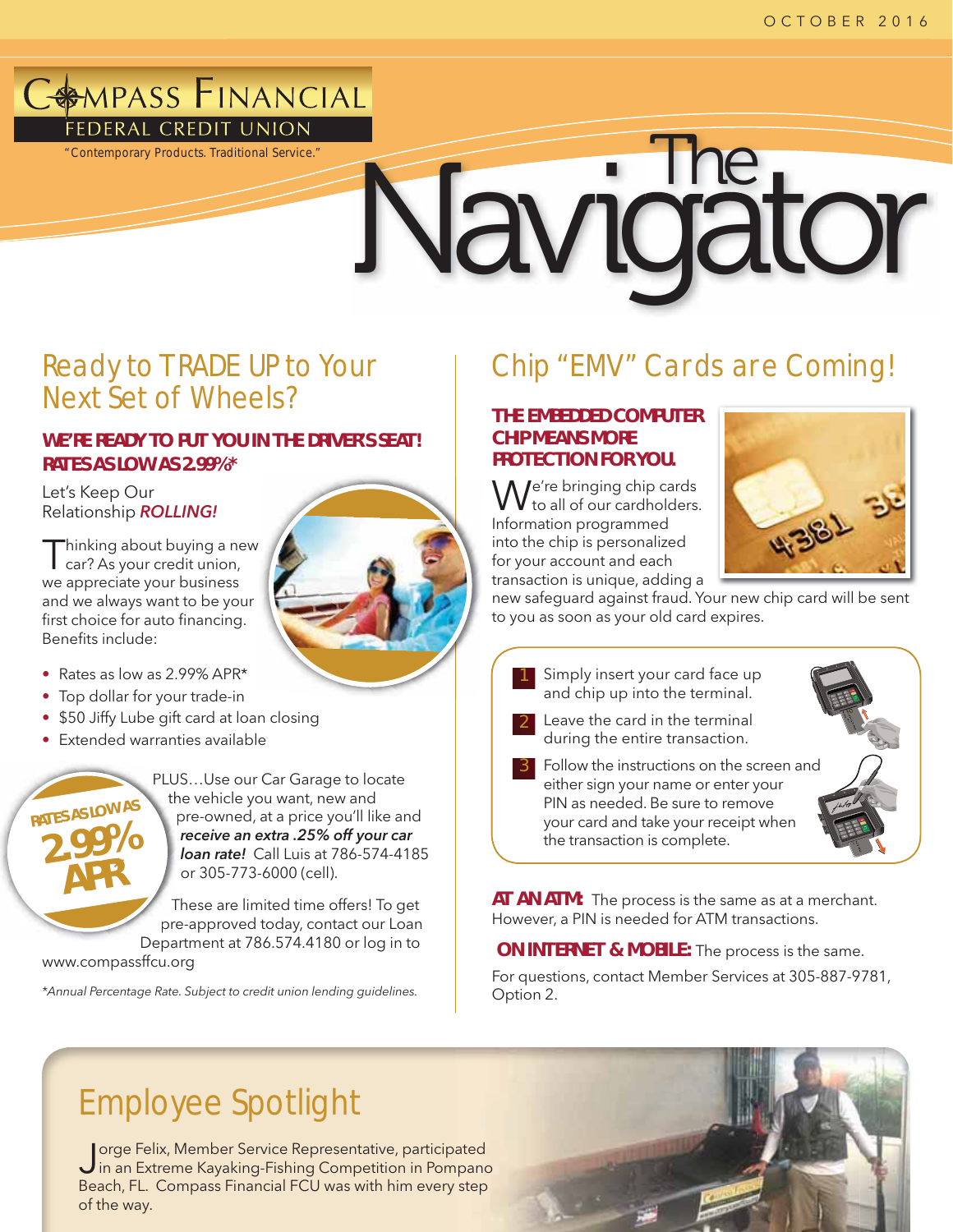# When You're on the Run, We're There for You

### **AROUND TOWN, OR ANYWHERE, YOU HAVE A BRANCH AWAY FROM HOME.**

A round town or across the<br>Country, you can transact your credit union business



at thousands of shared branch locations nationwide. That's because we're part of the CO-OP Shared Branch network, providing you with convenient access to your accounts, wherever you live, work, go to school or play.

When you visit a Shared Branch, simply present your member number with photo identification and you can:



• Make deposits and withdrawals

• Transfer funds

- Make loan payments
- Obtain cash advances and balance inquiries
- BRANCH<sub>®</sub> And more!

It's good to know that even if our office doors are closed, the door to your account is still open at CO-OP Shared Branch locations. To find a location wherever you're going, log on to www.compassffcu.org and click Shared Branching or call 1-888-748-3266. You can even download the Shared Branch Locator app to your iPhone or Android phone.

# Privacy Matters

The privacy of your account is an important matter to<br>your credit union. For a copy of our Privacy Policy Notice, please visit us at www.compassffcu.org or write us at P.O. Box 160580, Hialeah, FL 33016.

# Holiday Closings

Columbus Day Monday, October 10, 2016

Veteran's Day Friday, November 11, 2016 Saturday, November 12, 2016

### **Thanksgiving**

Thursday, November 24, 2016 Friday, November 25, 2016 Saturday, November 26, 2016

**Christmas** Saturday, December 24, 2016 Monday, December 26, 2016

New Year's Saturday, December 31, 2016 Monday, January 2, 2017

# Be a Secret Santa

urn their frowns upside down for those less fortunate. The holidays aren't always happy for everyone. To help those children in our community, Compass Financial FCU will be accepting new, unwrapped toys as well as monetary



donations at our office from November 28th through December 16th. All proceeds will benefit The Nicklaus Children's Hospital.

Consider being someone's Secret Santa and please stop by to drop your donation off. Your generosity can help put a smile on a child's face during this holiday season.



### Love Your Savings, Love Your Home

- Receive a 10% discount (business members a 15% discount) on select regularly priced Sprint monthly data service. Valid in conjunction with other credit union and most Sprint National handset offers and promotions
- Save up to \$200 on new DIRECTV service with monthly bill credits and a \$140 gift card courtesy of Love My Credit Union Rewards and Direct Star TV.
- ◆ Members receive \$850 in startup equipment, an exclusive smoke communicator, plus a \$100 Love My Credit Union Rewards Visa gift card with the ADT Credit Union Member Plan
- Receive 60% off or more on your out-of-state moves with Allied

The more offers you take advantage of, the more you save. In fact, members have saved over \$1.6 billion with Love My Credit Union Rewards discounts.

To find out more and learn about other valuable discounts, visit LoveMyCreditUnion.org. You get all these offers and discounts just for being a member of Compass Financial FCU.

Start saving today at LoveMyCreditUnion.org.





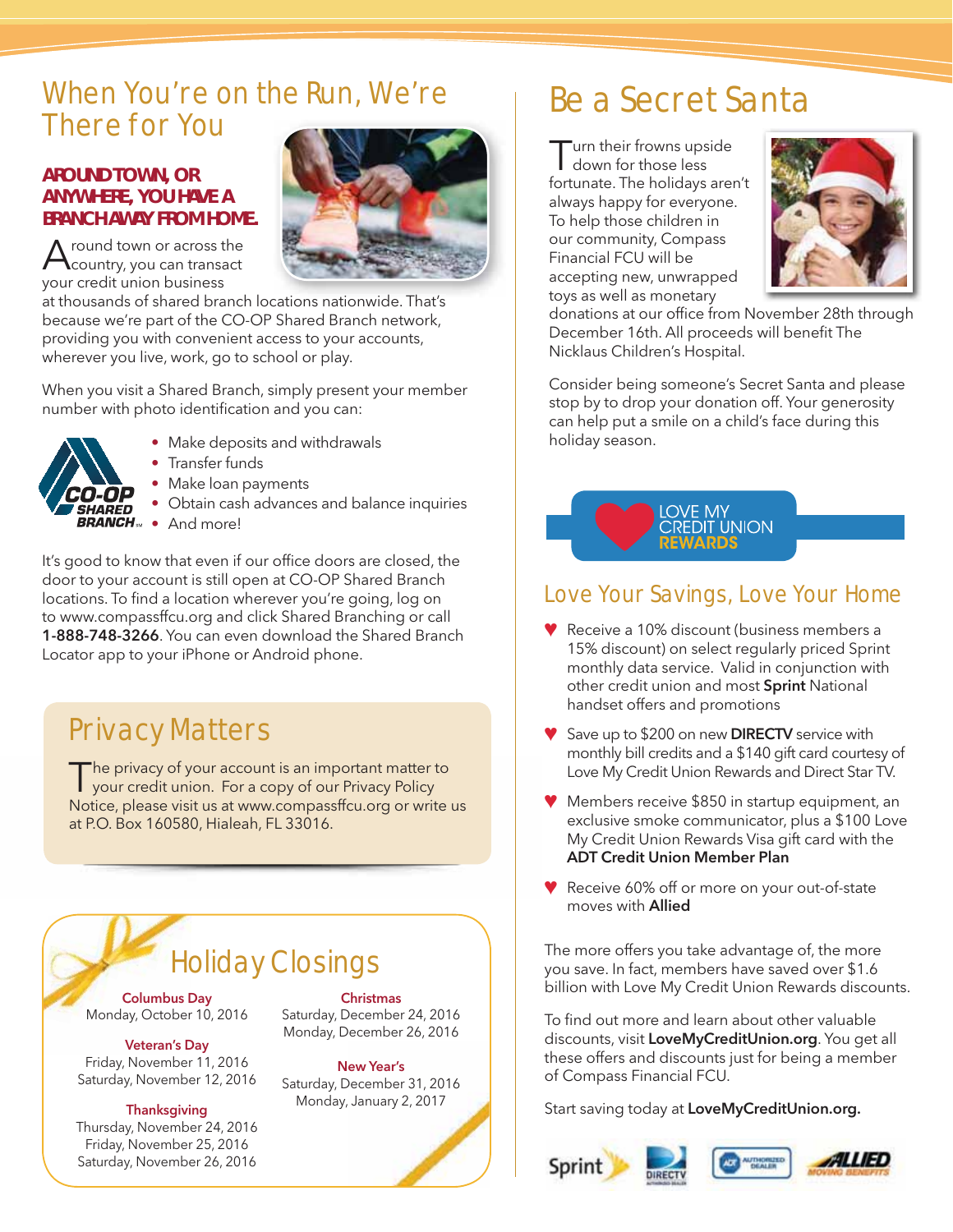# ¿Listo para ACTUALIZAR su vehículo a uno mejor?

### **¡ESTAMOS LISTOS PARA PONERLO A USTED AL VOLANTE!**

### **TASAS DE INTERÉS DE APENAS 2.99%\* %\***

¡Mantengamos nuestra relación en BUENA MARCHA!



apreciamos que prefiera hacer su transacción con nosotros y siempre deseamos ser su primera opción para el financiamiento de automóviles.

- Las tasas comienzan en apenas 2.99% APR\*
- Obtenga el máximo valor de canje
- Tarjeta de regalo de \$50 de Jiffy Lube al cerrar la venta
- Opciones de garantía ampliada

ADEMÁS…Utilice nuestro servicio Car Garage para encontrar



el vehículo que quiere, nuevo o usado, al precio ve el que desea y ¡reciba un descuento adicional qu q del 0.25% sobre la tasa de interés de su d préstamo! Llame a Luis al 786-574-4185 o 305-773-6000 (cell).

¡Estas ofertas son por tiempo limitado! Para obtener la pre-aprobación hoy mismo, P comuníquese con nuestro Departamento de co

Préstamos por el 786.574.4180 o visite nuestro sitio web www.compassffcu.org.

\*Tasa de porcentaje anual. Sujeto a los criterios para préstamos de la cooperativa de ahorro y crédito.

# ¡Llegan las nuevas tarjetas "EMV"!

### **EL CHIP INTEGRADO SIGNIFICA MÁS PROTECCIÓN PARA USTED.**

Estamos cambiando todas las tarjetas de nuestros cuentahabientes a tarjetas con chip. La información programada en el chip está personalizada para su cuenta y



cada transacción es única, lo que agrega un nuevo nivel de protección contra fraudes. Usted recibirá su nueva tarjeta tan pronto como se venza su tarjeta anterior.



**EN EL CAJERO (ATM):** El proceso es el mismo que en un establecimiento comercial

Sin embargo, se necesita una clave para todas las transacciones en cajeros automáticos.

**EN INTERNET & MÓVILES:** El proceso es el mismo.

Si tiene alguna pregunta comuníquese con Servicio para Afiliados por el 305-887-9781, opción 2.

# Asuntos privados

a privacidad de su cuenta es una cuestión de importancia para su cooperativa de ahorro y crédito. Para obtener un ejemplar de nuestro Aviso de la Política de Privacidad, visite nuestro sitio web: www.compassffcu.org o escríbanos a P.O. Box 160580, Hialeah, FL 33016.

# Empleado estrella

Jorge Felix, Representante del Servicio para Afiliados, disfruta participar en una competencia de kayak-pesca extrema aquí en Pompano, FL. Compass Financial FCU estuvo con él en cada paso del camino.